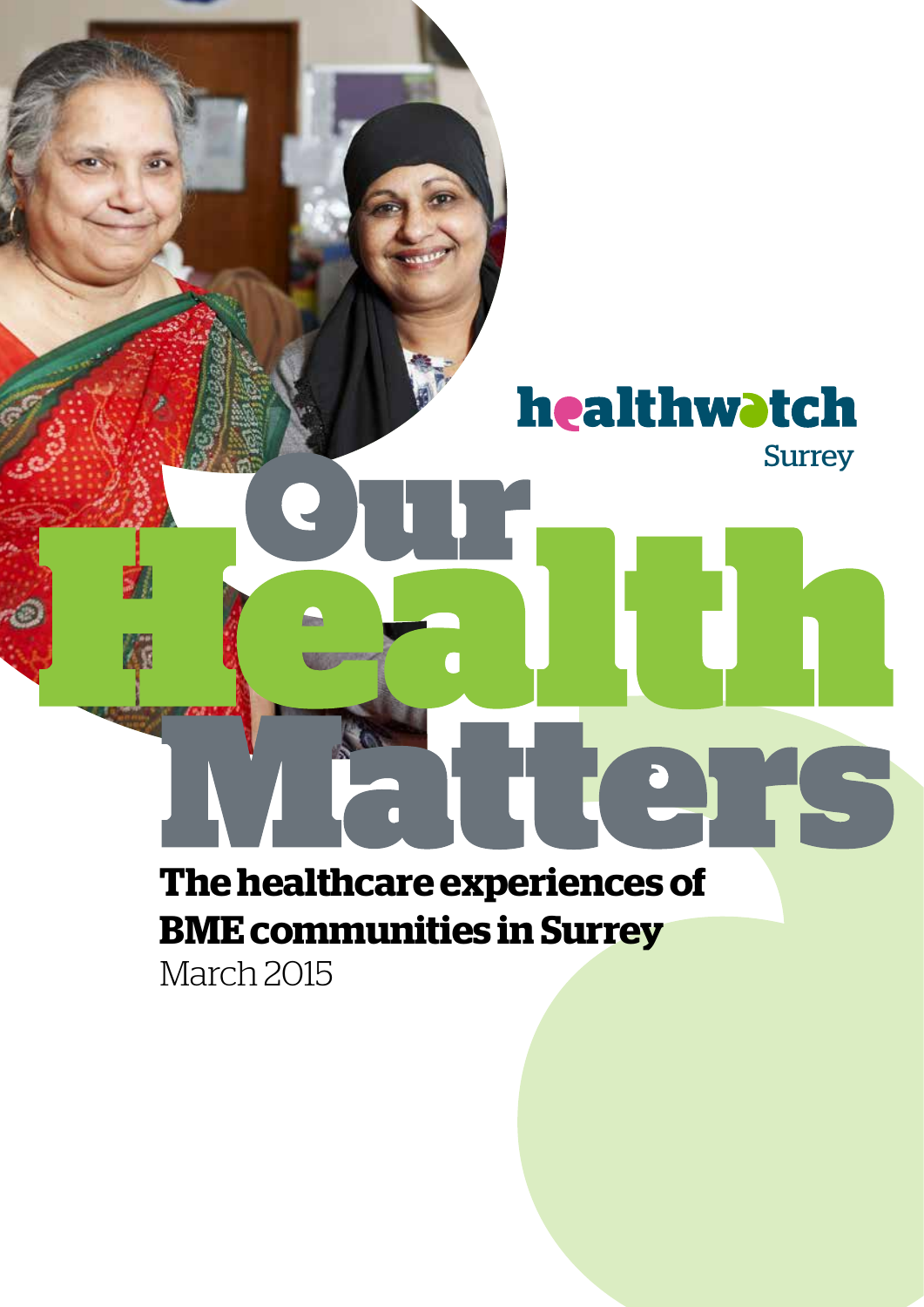#### Contents

| Foreword                                 | 3              |
|------------------------------------------|----------------|
| Summary                                  | 4              |
| Case studies:                            | $\overline{4}$ |
| Questionnaires:                          | 4              |
| <b>Background</b>                        | 5              |
| The Surrey context:                      | 5              |
| Why does it matter?                      | 6              |
| How the research was carried out         | 7              |
| What did people tell us?                 | 8              |
| Level of information                     | 9              |
| Ease of use                              | 10             |
| Experiences                              | 11             |
| Cultural understanding                   | 12             |
| <b>Barriers</b>                          | 13             |
| <b>Conclusions</b>                       | 14             |
| <b>Next Steps</b>                        | 15             |
| <b>Contacting Healthwatch Surrey</b>     | 16             |
| <b>SMEF Surrey Minority Ethnic Forum</b> | 17             |
| References & Appendices                  | 18             |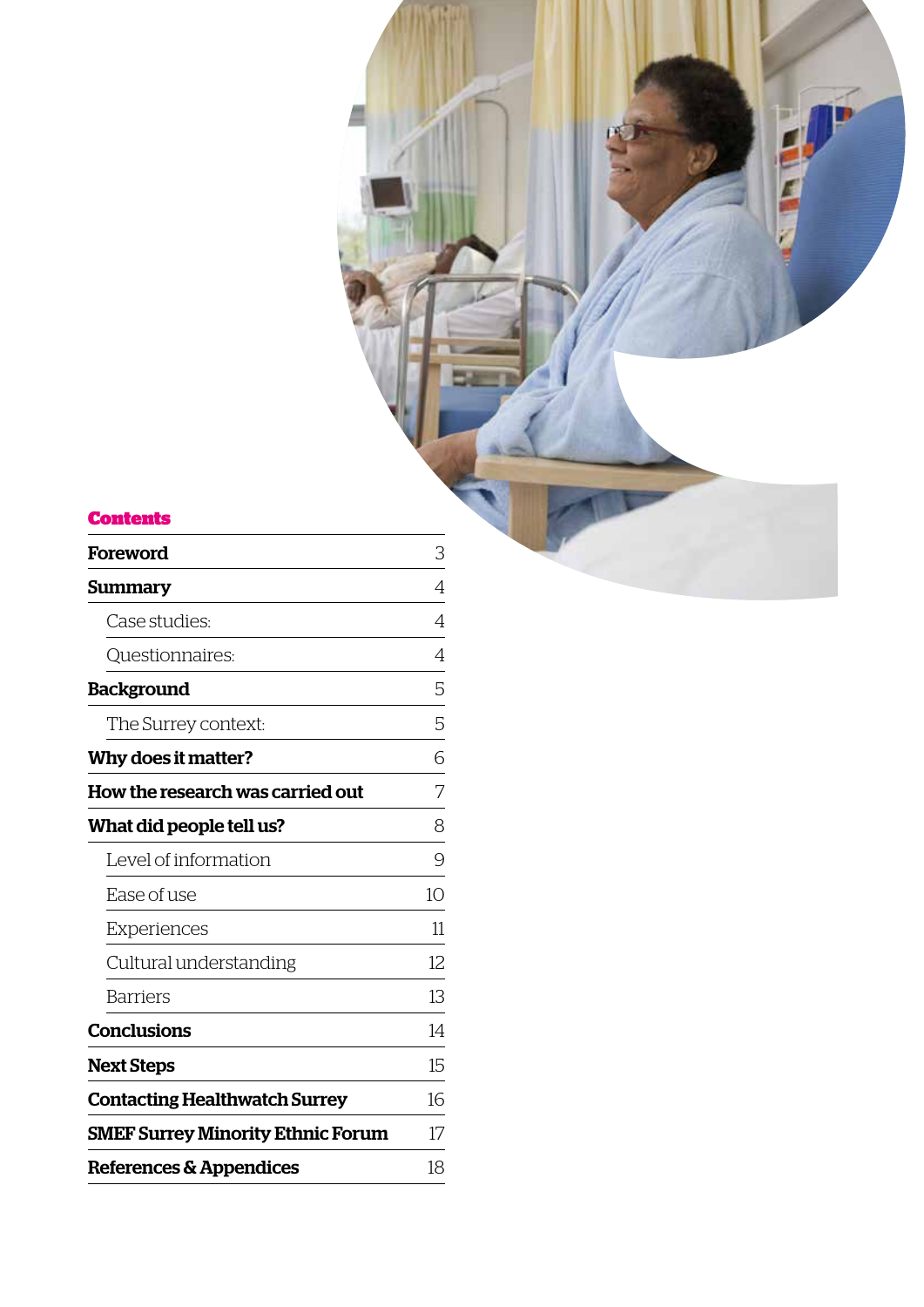# **Foreword**

**The views of people from Black and Minority Ethnic (BME) communities can often be ignored, especially as users of services like health and social care. All people, whatever their ethnicity, are entitled to receive appropriate healthcare, and they and their families need to be at the heart of decision-making for services.** 

Healthwatch Surrey is committed to seeking out this consumer voice and bringing it to the attention of decision makers. We are delighted to have worked with Surrey Minority Ethnic Forum, a community organisation with a membership of 52 grass root ethnic minority community and voluntary groups in Surrey, to explore BME views and experiences of the health and care system in the county.

There is good news within this report, particularly in that many members of the BME community are using services and are largely satisfied, particularly in their experiences with GP surgeries. However, there are also concerns about barriers to access, notably in the area of communication, and it is a subject that Healthwatch Surrey believes warrants further consideration by local decision makers.

We hope this report will support decision making and commissioning of services to improve the lives of people from BME communities in Surrey.

We would also like to encourage people wishing to speak up on behalf of this seldom heard group to consider this report in their work and to consider joining Healthwatch Surrey to amplify this voice.

Finally, Healthwatch Surrey and SMEF would like to thank all the SMEF member groups who took part in the project, either by disseminating Healthwatch information or by giving their time to tell us about their experiences and share their views with us. Thank you also to Yangchhen Yeshi for conducting the research.

**Mike Rich CEO Healthwatch Surrey**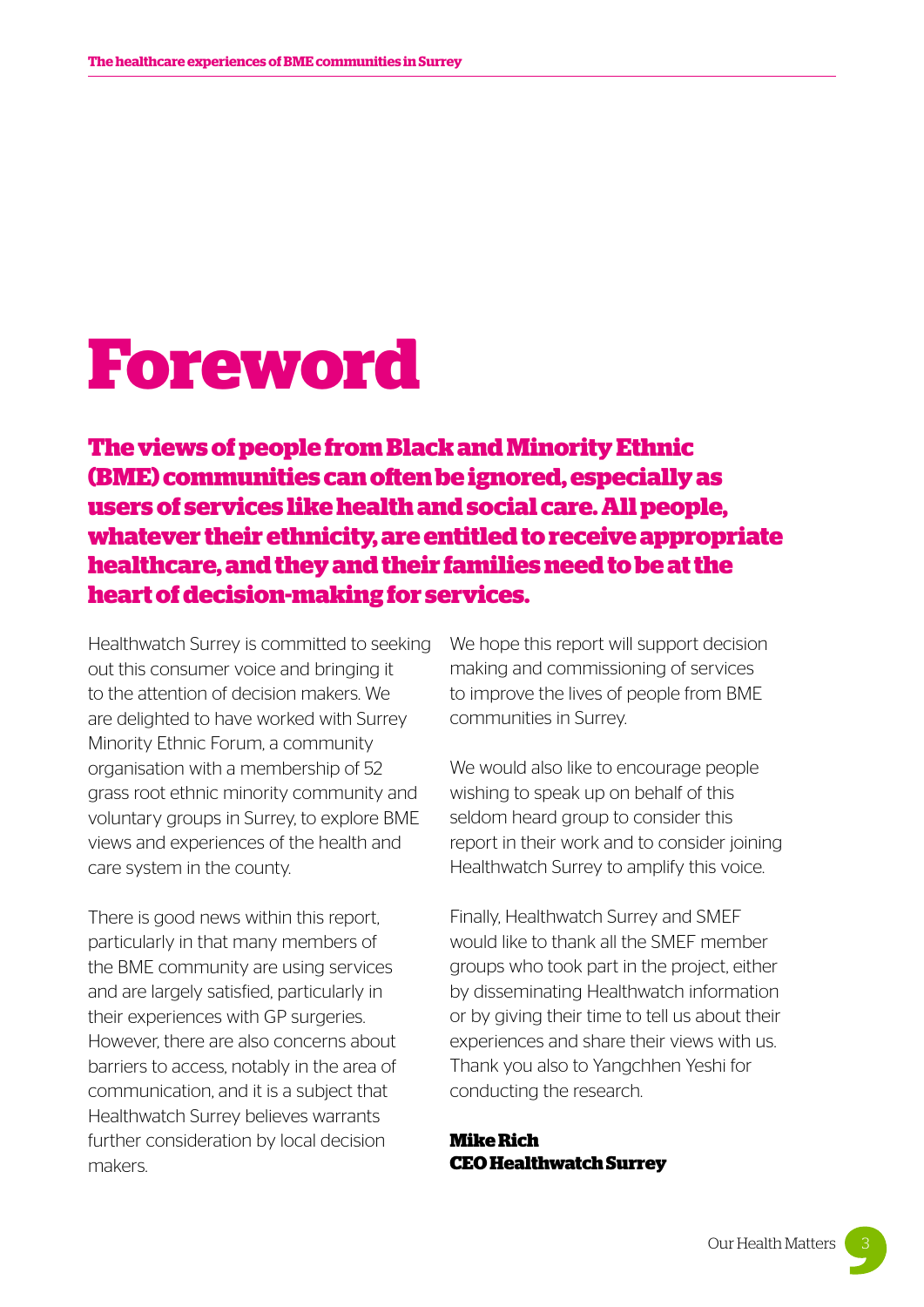# **Summary**

#### **Case studies:**

#### Over 50 individual face to face or telephone case studies were carried out.

- Nearly 60% of interviewees rated their experience as good or excellent. Just over 30% rated it as poor
- A common feature of the experiences was difficulty in making appointments and in communicating. Interviewees reported becoming more anxious because they did not understand clearly what was going on. In some cases, an interpreter was made available, but in others little support was offered
- Lack of confidence is cited by many as a reason for not asking or seeking help when they do not understand
- There was also reluctance on the part of patients to ask for further information or explanation when health service staff were seen to be very busy
- Those who reported good experiences usually also reported that things were well explained to them (with or without an interpreter) so that they were reassured
- Explanation and reassurance were the most commonly cited reasons for a satisfactory experience
- Use of diagrams as an explanatory tool was appreciated by a number of interviewees
- Many did not know that they have the right to ask for language support
- Some were reluctant to mention any bad experiences as they considered it would be impolite and ungrateful to express their views
- Respondents were willing to share their story and some were quite enthusiastic about it, and keen to know what further action would be taken as a result

#### **Questionnaires:**

Over 200 questionnaires with members of Black and Minority Ethnic Communities in Surrey showed that:

#### **Information:**

• Over 70% said they were confident that they had enough information about the health services available to them

#### **Ease of use:**

- 75% said it was easy to use their GP surgery
- 71% said it was easy to use their hospital
- 60% said it was easy to use their dentist

#### **Cultural understanding:**

• 70% say that health services understand their culture and community

#### **Barriers:**

• 44% said that communication was a barrier to accessing services

#### **Experiences:**

- 89% described their overall experience of using a GP surgery as good
- 80% described their overall experience of using hospital as good
- 60% described their experience of using the dentist as good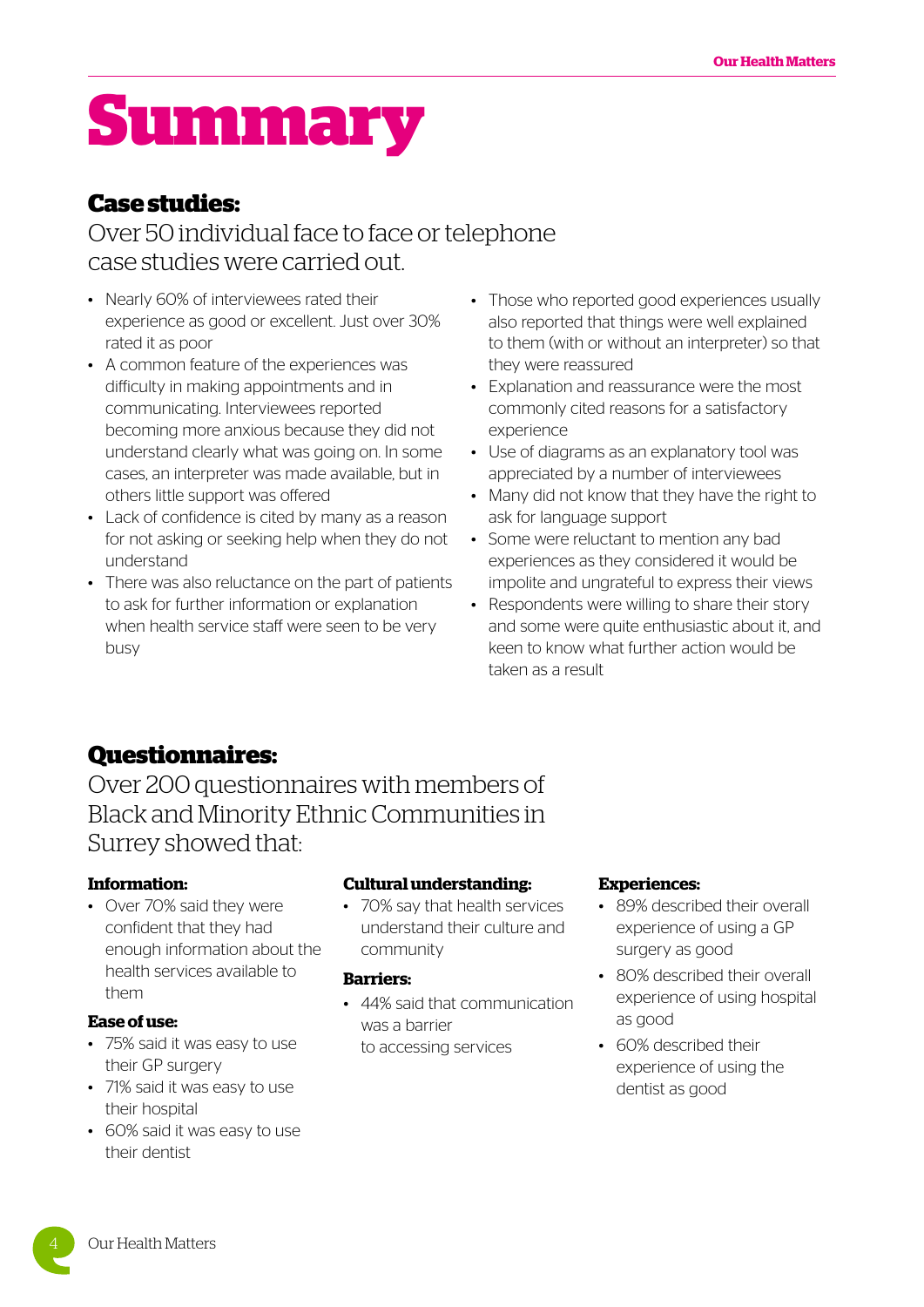# **Background**

#### **The Surrey context:**

Compared to England, on average there is a lower proportion of ethnic minority residents living in Surrey. There is, however, considerable variation between the 11 different districts and boroughs, with many of the boroughs in the north of the county that border London authorities having a higher proportion of people from ethnic minority groups than for England as a whole.<sup>(1)</sup>

The largest proportion of residents in Surrey define themselves as White British (83.5%), with the second largest ethnic group defining themselves as Other White (6.9%). Non-white ethnic groups account for 9.6% of the Surrey population, and Asians are the largest minority within this group.

(1) See tables 1 and 2 in appendix 2 for a detailed breakdown of ethnic groups in Surrey - appendices available on the Healthwatch Surrey website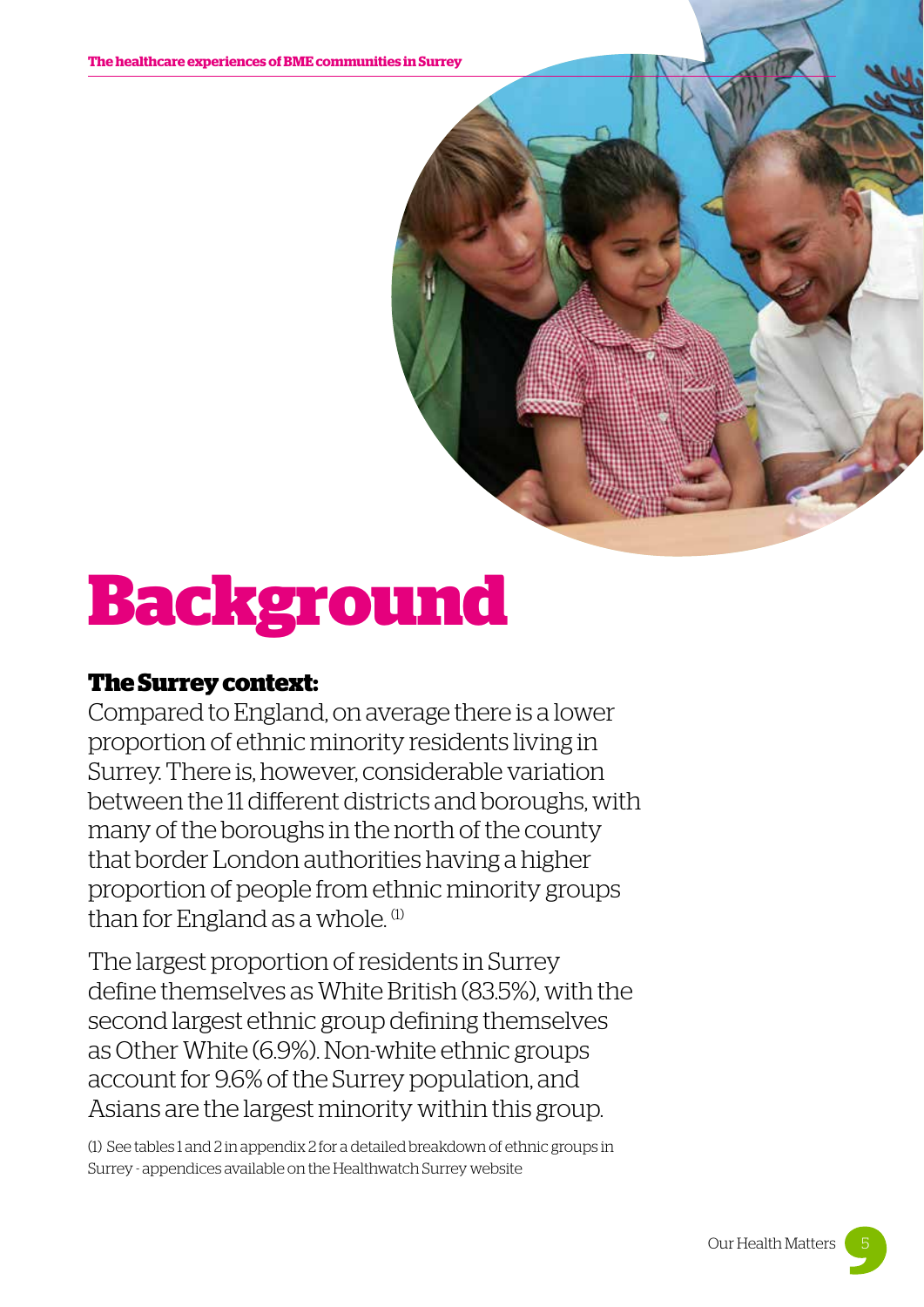# **Why does it matter?**

"By nearly all measures of health, the health of the UK's minority ethnic populations is poorer than that of the majority White British population. Even where inequalities in health status are not present, there is evidence of inequity in access to health care and preventive services, and worse patient experience." (2)

In 2012 the Department of Health published an NHS Patient Experience Framework providing evidence based guidance on a number of issues known to affect the patient experience.<sup>(3)</sup> These included the need for respect for patient centred values such as cultural issues, the need for information, communication and education, and the need for emotional support. It also drew attention to the requirement for public sector healthcare organisations to have regard to the three aims of the Public Sector Equality Duty which includes the need to 'advance equality of opportunity between people who share a protected characteristic and people who do not'.  $(3)(4)(5)$ 

Investigations into the patient experience, report that BME groups tend to describe less positive experiences relating to their healthcare than their White counterparts.<sup>(6)</sup> Black, Minority and Ethnic encompasses a wide range of different groups, among and between which there are wide variations. The least positive responses tend to be from the Asian, Chinese/ Other and Black groups of patients, who are less likely than White patients to give positive responses to questions about their healthcare experience. <sup>(6)</sup> Responses tend to be more negative around issues relating to 'access and waiting', or 'better information and more choice'.  $(6)(7)$ 

Studies also highlight the fact that patients from BME communities are more likely to say they did not get understandable answers to their questions, are less satisfied with communication about their care, and are less likely to feel involved in their treatment. They are also less

likely to feel that they were given enough emotional support, or received sufficient care and help from health and social services following discharge from hospital. <sup>(8)</sup>

Certain BME groups, notably South Asians, and people from African and Caribbean backgrounds are more likely to suffer from some diseases and health conditions. Coronary heart disease is more common among South Asians, whilst diabetes is five times higher among South Asians than the general population and three times higher for people from African and Caribbean backgrounds. (9) (10)

#### The Joint Strategic Needs Assessment for Surrey notes therefore that:

- "This provides a challenge to ensure that the health needs of these small communities and individuals are appropriately met. It is essential to work across partner organisations to ensure a good understanding of the varying needs this diversity brings.
- It is important that NHS Surrey and Surrey County Council and partners consider the total population in developments, access to services and cultural/religious sensitivities."<sup>(9)</sup>

#### In order to facilitate understanding of theses varying needs, Healthwatch Surrey commissioned Surrey Minority Ethnic Forum (SMEF):

- To gather information on the experience of Black and Minority Ethnic communities in the use of health services
- To disseminate information about Healthwatch Surrey within the Black and Minority Ethnic community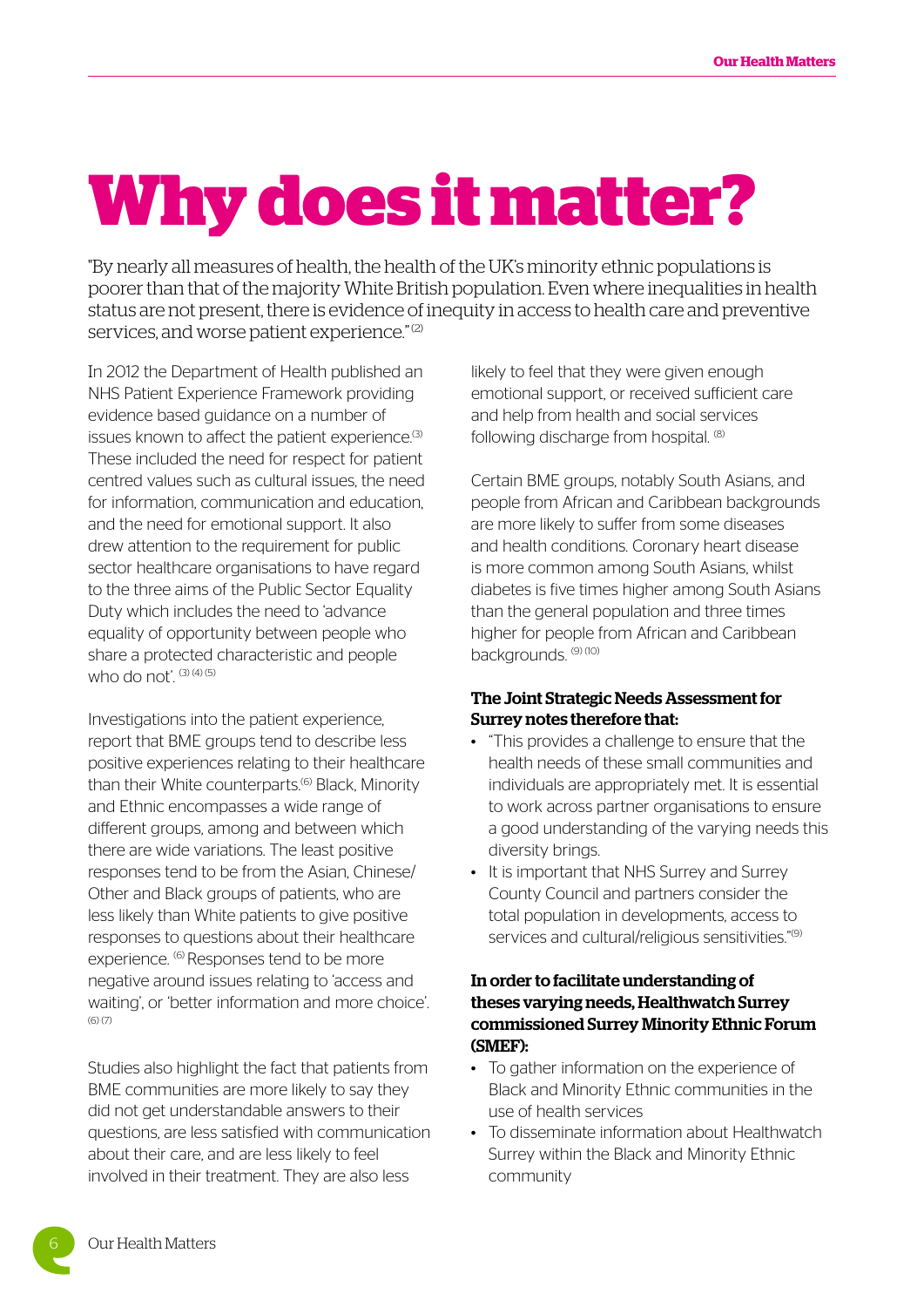

# **How the research was carried out**

Fifty one case studies of the healthcare experiences of members of various Black and Minority Ethnic communities were completed in spring and summer 2014. Participants were asked to share their stories and experiences - what happened, what was good, what could have been better and how they felt.

In addition over 200 questionnaires about their healthcare views and experiences were completed with members of BME communities in Surrey. These included general questions on ease of use and experiences of different services, understanding of community and cultures, and barriers faced in accessing services.

Additional information about the methodology used can be found in Appendix 1.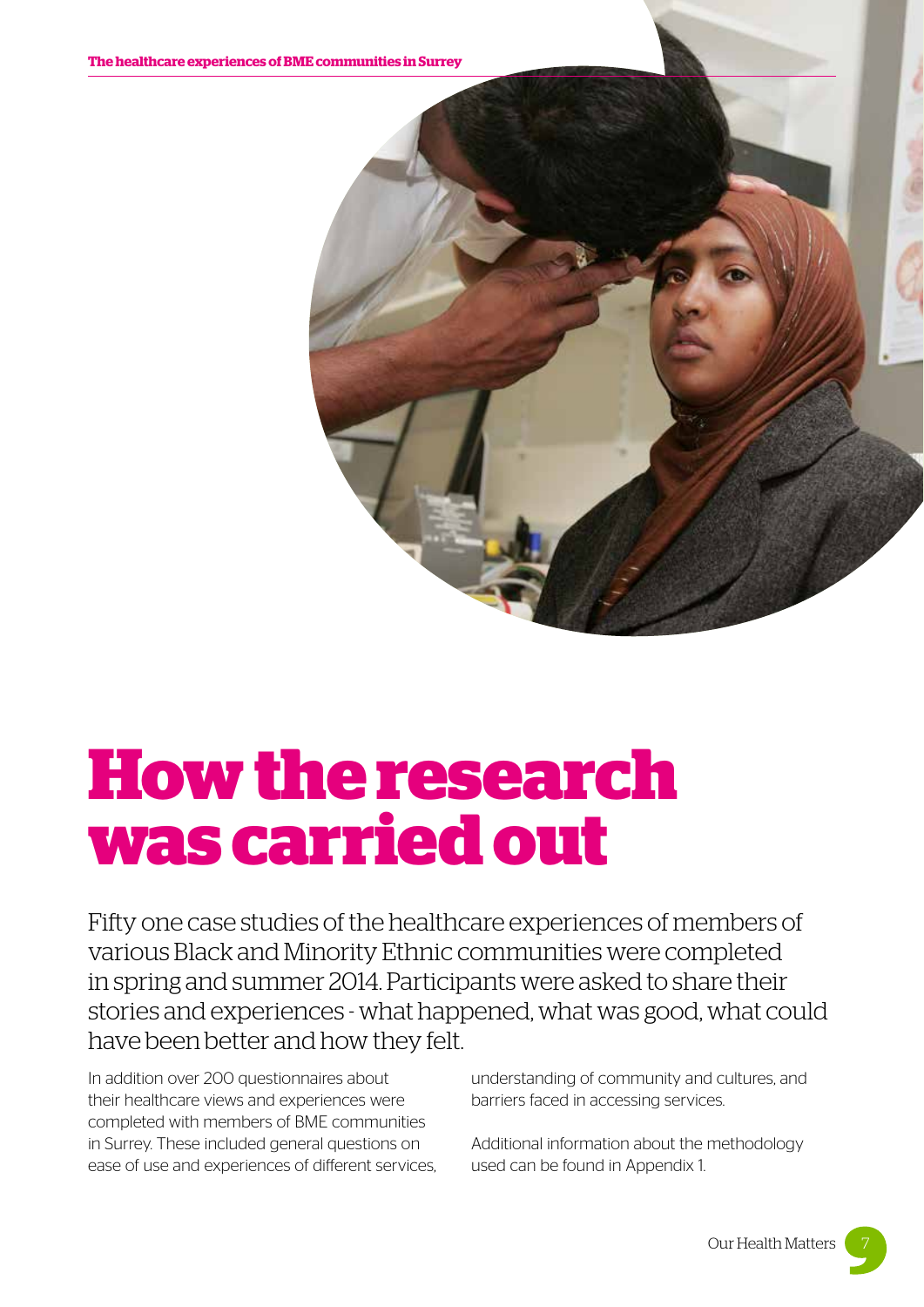# **What did people tell us?**

51 case studies were completed, and the resulting stories and experiences refer to hospitals, including one mental health hospital (30), dentists (4), GP surgeries (21), walk-in clinics (2), A&E (6) and 1 home visit. The respondents were from nine different ethnic groups and 61% were female. 59% were aged over 50, 31% were aged between 25 and 49 years, and 10% were under 25 years of age.

- Nearly 60% of respondents rated their experience as good or excellent. Just over 30% rated it as poor
- A common feature of the experiences was difficulty in making appointments and in communicating. Interviewees reported becoming more anxious because they did not understand clearly what was going on. In some cases, an interpreter was made available, but in others little support was offered
- Lack of confidence is cited by many as a reason for not asking or seeking help when they didn't understand
- There was also reluctance on the part of patients to ask for further information or explanation when health service staff were seen to be very busy
- Those who reported good experiences usually also reported that things were well explained to them (with or without an interpreter) so that they were reassured
- Explanation and reassurance were the most commonly cited reasons for a satisfactory experience
- Use of diagrams as an explanatory tool was appreciated by a number of interviewees
- Many did not know that they have the right to ask for language support
- Some were reluctant to mention any bad experiences as they considered it would be impolite and ungrateful to express their views
- Respondents were willing to share their story and some were quite enthusiastic about it, and keen to know what further action would be taken as a result

All of the individual Case Studies can be found in Appendix 3 available on the Healthwatch Surrey website.

#### **Questionnaires:**

Over 200 questionnaires were completed by respondents from eight different ethnic groups. Pakistanis were the largest individual ethnic group completing questionnaires, followed by Indians. 85 questionnaires included no gender information, of the remainder 62% were from females, 38% from males. Of the 128 records where age data was provided, 54% of respondents were aged under 50, 46% were over 50, with the majority in the 50-64 year age bracket.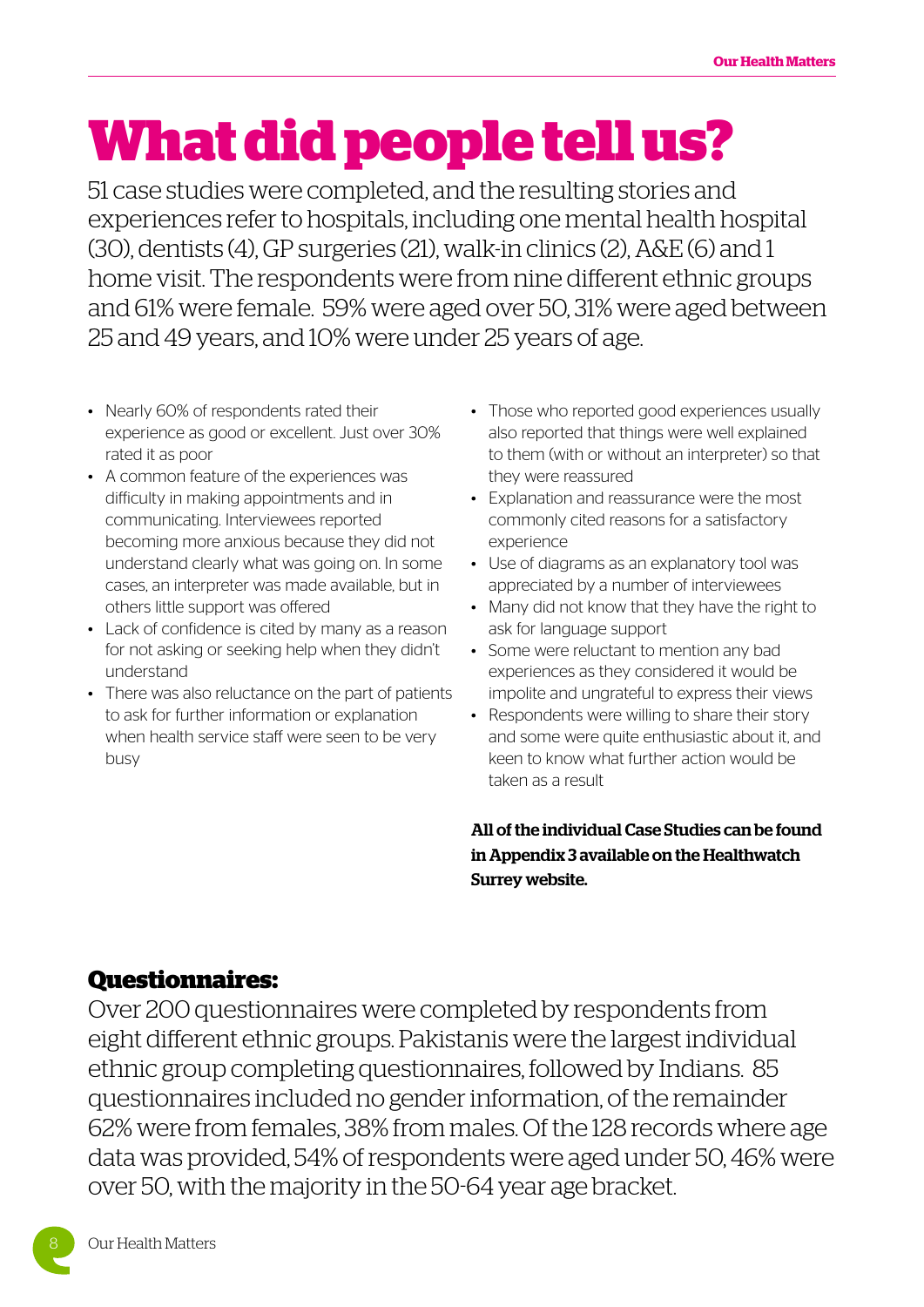# **Level of information**

Over 70% said they were confident that they had enough information about the health services available to them, but more than a quarter were not confident.

I had a huge swelling on my eye which was painful and impairing my vision. I went to the walk in clinic. After waiting a while I was seen by a nurse instead of a doctor. She did not seem to take the case seriously and told me to come back later. I could not understand why she could not attend to me right away particularly when she could see that I was in pain. I had no alternative but to go to A&E. I was seen by a doctor and given antibiotics. I will never go back to the walk in clinic now but will go to A&E instead. This of course is not always the best use of A&E services, but I feel that I have no

#### option. Female, Chinese

I do not speak English very well and I am not confident to make a call. I am diabetic and have very high blood pressure. I have difficulty walking and cannot get to the doctors without help. I have a lot of medication to take and very often get confused. When I have been too ill to get to the doctor, my daughter asked for a house visit but no one has come and I have been advised to go to the surgery. I only ask when it is an emergency. I have difficulty walking and do not want to be a bother to my daughter all the time. I am so very isolated so it would be helpful if my GP could signpost me to diabetes support groups. If my daughter was not there I do not have any language support. I feel that although the services are there it is not always easy to access them.

#### Female, Pakistani

Although I access the GP services and the hospital I do not feel confident that I know enough about what the health service offers…. I had an appointment at the hospital and had the appointment letter. However, when I got to the hospital, I was told I did not have an appointment. I know that they are busy but could not understand how this could happen. Female, Indian

There is so much to know about the health service. I do not know about it. My worst experience was at the walk clinic when I went for emergency dental treatment. There was simply no communication to me. I was in visible pain but there was no attempt to make me feel reassured. I was simply asked to open my mouth, there was no effort made to put me at ease or any sign of empathy. It was frightening. I was scared. A dentist should treat the person and not just the aching tooth. Male, other Asian

#### How confident are you that you know what health services are available?



#### **Confident/Very confident C** Not confident

\*Some respondents could not answer questions on dentists and local hospitals because they had not used these services, therefore percentages do not always total 100.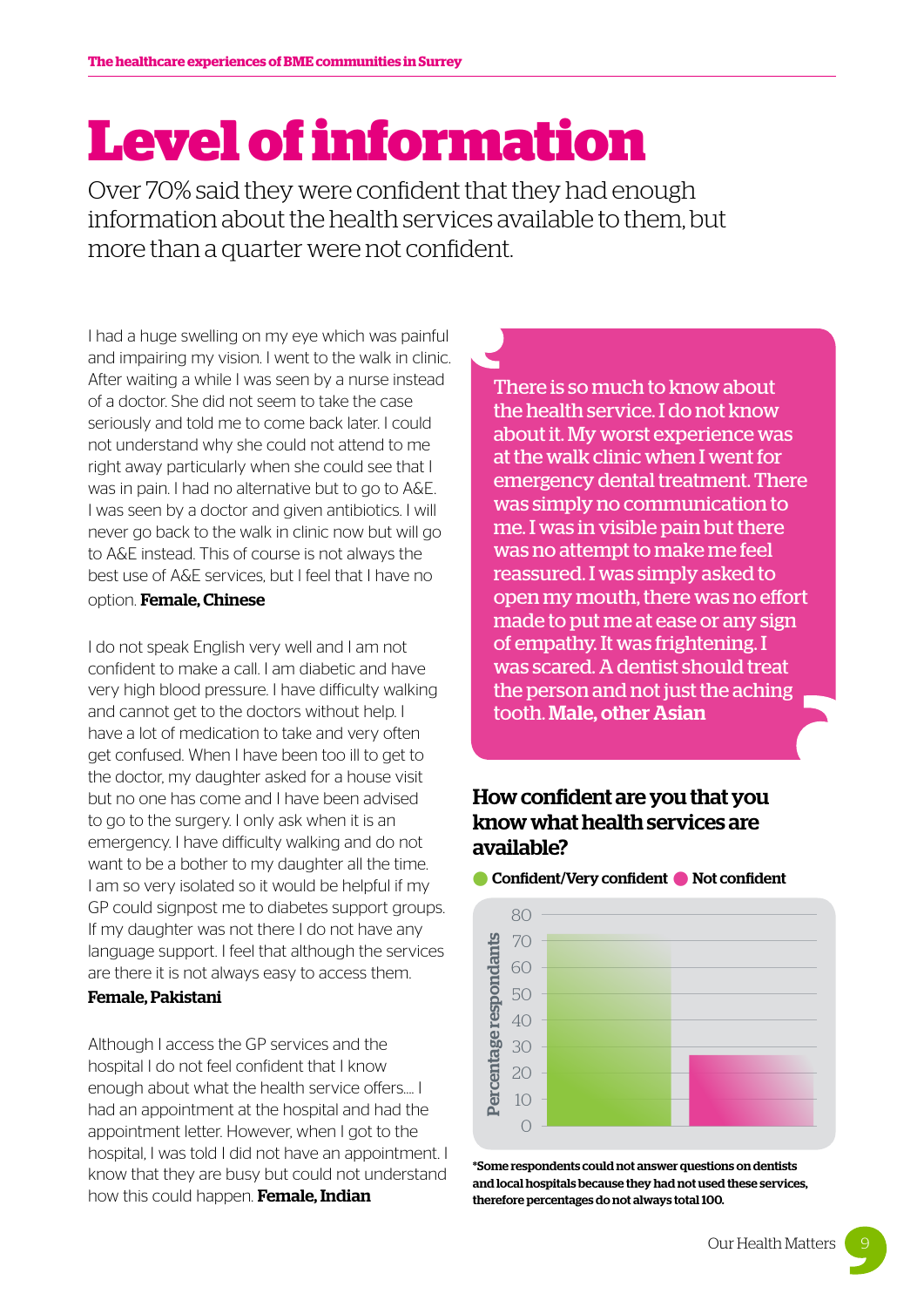### **Ease of use**

- 75% said it was easy to use their GP surgery.
- 71% that it was easy to use their hospital,
- Only 60% said it was easy to use their dentist

I was referred by my GP to the eye clinic at the hospital, I was provided with an interpreter and able to communicate fully… Everything was excellent. Male, Nepali

Sometimes I feel that because of my age, the doctors do not care very much. I feel that although the services are there, it is not always easy to access them. Female, Pakistani

I feel that I am receiving very good treatment not just medical but excellent care and empathy. Male, African

It would have been better if I could have had the referral earlier and if there was signposting to a support group. Female, Other Asian group

There was not much choice in getting an NHS dentist in the local area. Male, Bangladeshi

I feel very disappointed with the system and how long it has taken for me to get an appointment with a consultant and that to an out of area hospital. Female, Indian

I was seen quickly by the doctor in the hospital. Things were explained well and the X-ray was done without delay. The staff at the fracture clinic were kind and understanding. When the plaster was done, the nurse kept explaining what was being done. This was reassuring. Male, Nepali

I am diabetic and have been having eye problems for some time… The diabetic clinic was very supportive and did the follow ups very thoroughly… At every visit I was comforted and my condition was explained through diagrams as well. I felt that I was given the choices and was making the decisions. **Male, African** 



#### How easy do you find it to use health care services?

My experience of making GP appointments has not been positive. The receptionists seem to assume that every patient understands updated systems. I was going back to the GP after 2 years so did not know about having to take a number. Instead of explaining it she made me feel stupid. Female, other ethnic group.

\*Some respondents could not answer questions on dentists and local hospitals because they had not used these services, therefore percentages do not always total 100.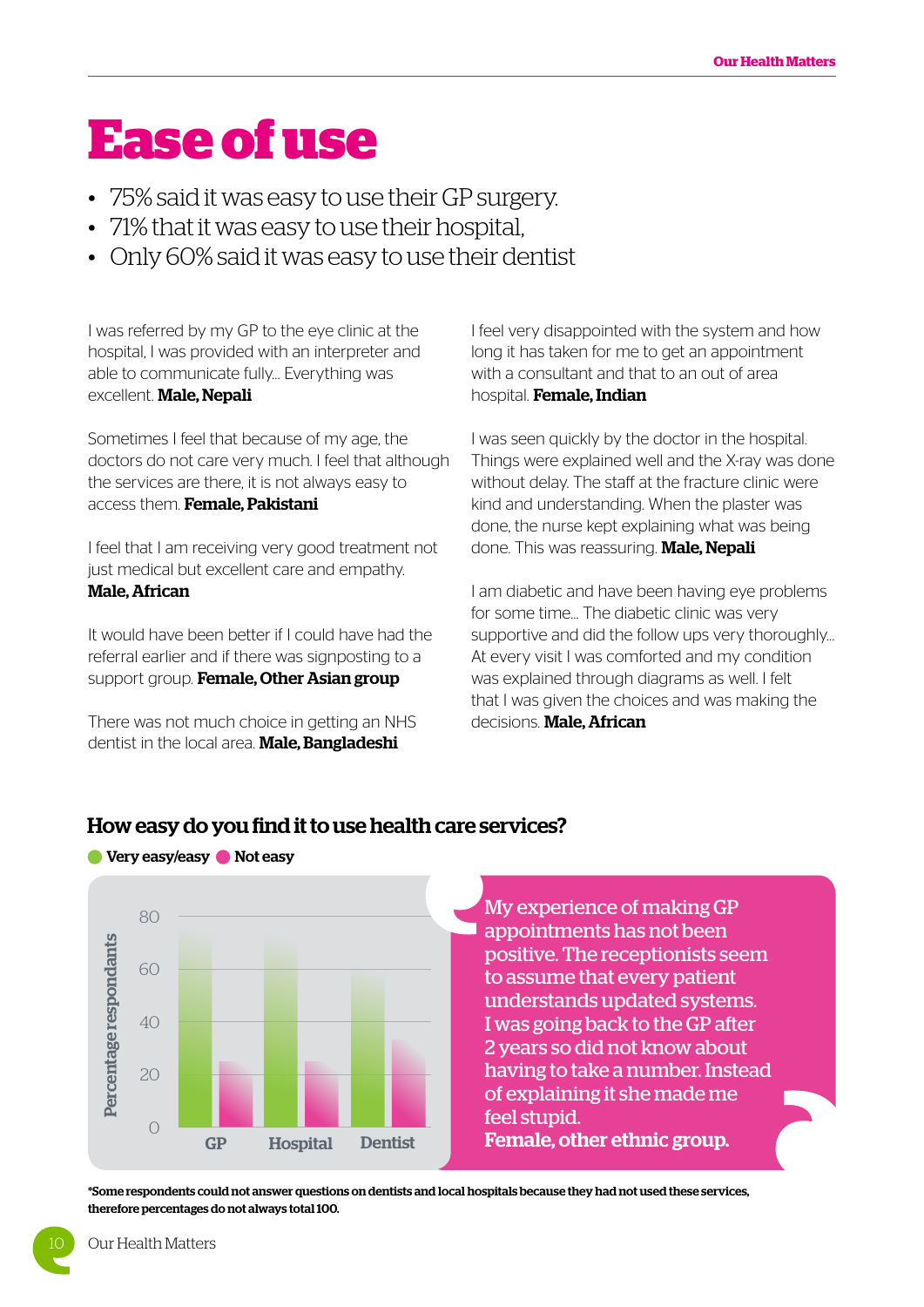# **Experiences**

- 89% described their overall experience of using a GP surgery as good
- 80% described their overall experience of using hospitals as good
- Only 60% described their experience of using the dentist as good

It was very good that the lady doctor explained everything very clearly. Even before having any treatment I felt much better for having been understood. Female, Pakistani

The nurses on the ward, although very busy looked after me well. The checks were done regularly and I was made to feel comfortable. I could not understand who was who, and what the different colour uniforms meant. When the doctor came on his rounds in the morning, he always seemed to be in a rush so that made me reluctant to ask any questions. It was sometimes confusing. Male, Other Asian

After some difficulty I had an appointment with my GP. He helped with the push chair as I entered the surgery. He was very understanding and explained things well. I was prescribed medication and advised to make another appointment if I did not recover soon. It was not the treatment in giving me medication but the respect and the understanding shown that made me feel good. Female, African

It was really good that my GP took time to listen so was able to diagnose. I got treated very quickly and am well supported by the asthma clinic. I have been given all the necessary information and am confident that support is always there. Male, African

#### How would you describe your overall experience of using healthcare services?

l Very good/good la Not good



\*Some respondents could not answer questions on dentists and local hospitals because they had not used these services, therefore percentages do not always total 100.

The most negative experience was the way I was discharged. I was discharged much earlier than 4.30. I was discharged at 2pm and had to keep waiting in the waiting room for nearly 3 hours. It was not very comfortable at all and I still felt very weak and shaky. No attempt was made to contact my family and I did not have the confidence to ask. My complaint is that someone should have called my family and told them I was discharged early. I was very anxious and not sure what to do. Over 80 year old, Male, Indian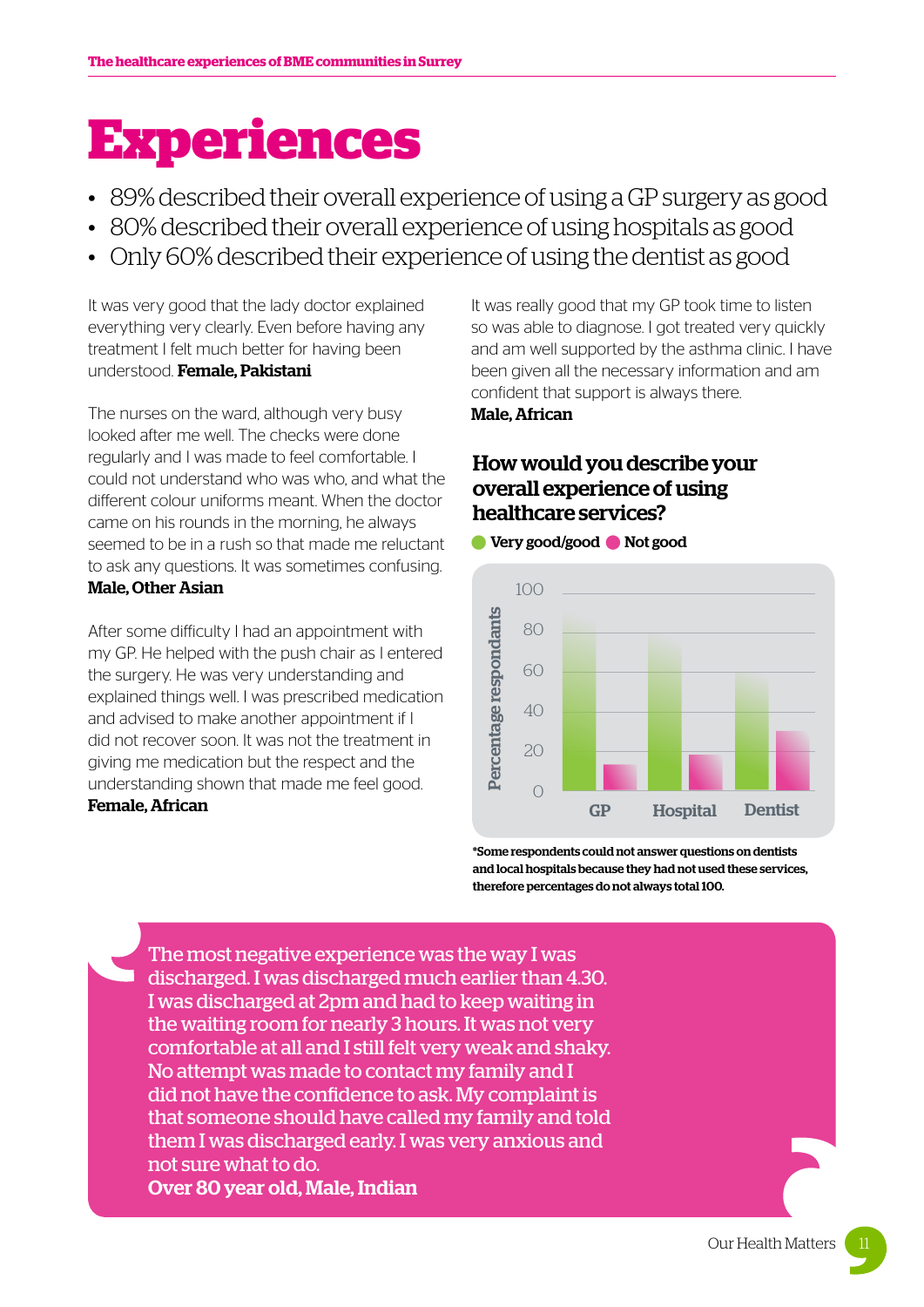### **Cultural understanding**

• 70% say that the health services understand their culture and community

When I was called in for the smear test the nurse who was carrying it out was a male nurse and I was very embarrassed. I did not know what to do or where to look. It was the most dreadful thing for me as this is not acceptable in my culture but I did not have the confidence to ask for someone else. Female, African

#### How well do you feel the health services understand your culture and community?



It was good that the doctor tried to find out my past medical history in a very respectful way. When he advised me to discontinue the medicines from Nepal he did it in a way so as not to belittle the treatment I received in Nepal. I was made aware of lifestyle changes affecting health too. He also spoke to my son about the signs of stroke and how to seek help. Male, Nepali

\*Some respondents could not answer questions on dentists and local hospitals because they had not used these services, therefore percentages do not always total 100.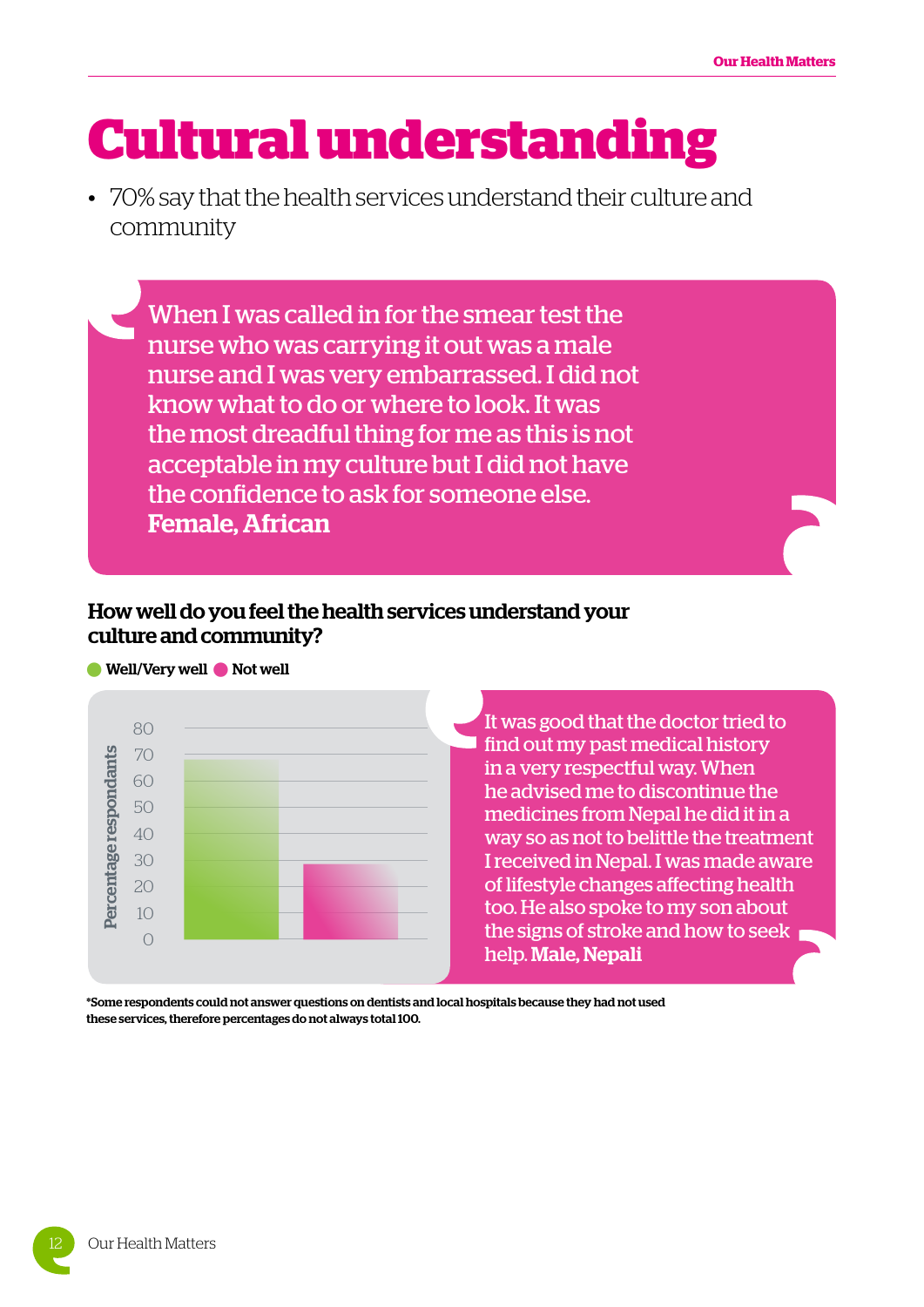### **Barriers**

• 44% said that communication was a barrier to accessing services

It was fortunate that the doctor spoke Hindi so we could communicate. I was very satisfied with how the doctor listened to me and how persistent she was in diagnosing correctly. She explained things clearly when sending me for tests and always made sure that I had understood properly. Female, Nepali

It would be better if the doctors on rounds introduced themselves properly and there was more privacy when details are being taken at surgery admission. Some terminologies need to be explained clearly, 'Have you come for a procedure?' was quite puzzling.

#### Female, other Asian ethnicity

I had an appointment for a blood test and an X-ray at the hospital. My husband was away so I had to go on my own. I went by bus. When I got to the hospital I was very nervous. I did not know where to go. I do not know English so could not ask anyone. I went to the front desk and showed the appointment letter. They pointed to the corridor and upwards. I went up the stairs but still did not know where to go. I went around the corridors looking for the X-ray department. I felt more anxious and helpless. I did not know what to do. I then began to feel that I was lost and would not be able to find my way out. By then I was panicking and just wanted to go back home. Thankfully I found the exit. I walked to the bus stop and after ten minutes was on my way back home. I blame myself for not having the confidence to ask anyone else. I should have tried harder. Female, Bangladeshi

I had an appointment with the GP. He explained that the results showed that I was allergic to some kind of house dust. I did not understand this properly but did not have the confidence to ask. I still do not know why I had the swollen lips and rash. Male, Pakistani

…he then said that I may have whiplash. He explained it well and also made a diagram of the upper part of the spine and muscles around it. I had never heard of it before and would not have understood it if he had not explained it so well. The reassurance and the care was very good. By the time I left the surgery, I was a lot less worried, and it even seemed my pain was hardly there. Male, Pakistani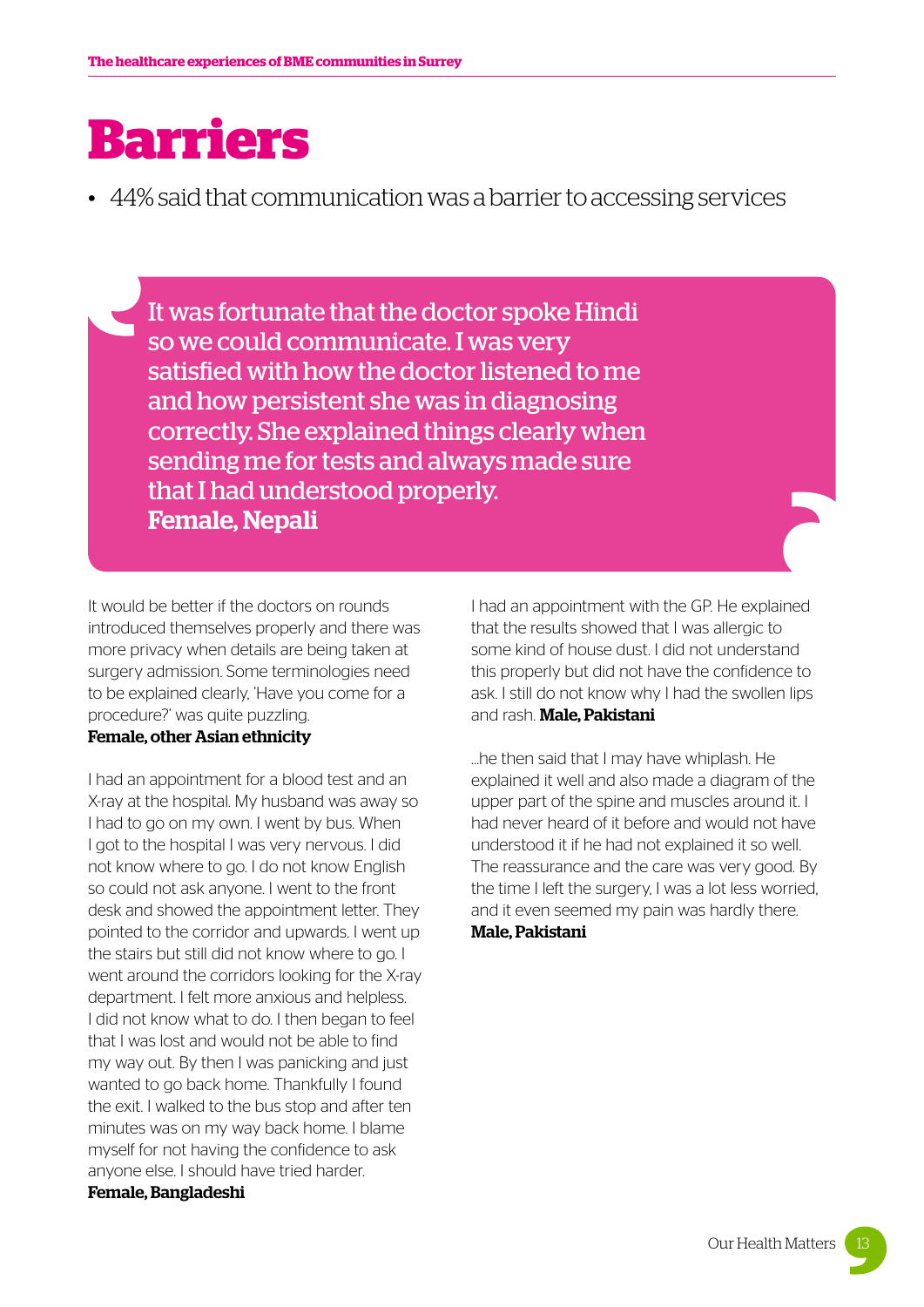### **Conclusions**

The project was a first step in understanding the views and experiences of some of the BME communities in Surrey. It provides rich insight into the perspective of people within these communities. It also draws attention to areas where there is cause for further investigation and future work should be focussed. The following areas in particular warrant additional exploration and discussion:

- Barriers to accessing services, especially the importance of ensuring good communication. Why over 40% of people completing questionnaires felt that communication was a barrier to involvement with health services and how this can be remedied? The most positive stories nearly always involved communication and reassurance as key components of the experience
- Why there is less satisfaction with both access to and experiences with dentists than other health care areas?
- Cultural sensitivity why 30% of respondents felt the health services were not sensitive to their culture and community?
- How to address the lack of confidence which was a common theme amongst case study participants?

The questionnaires prompted queries about the system and services offered by the health care system. This in itself revealed that members of BME communities are having difficulty in finding information about health services. 30% of respondents said they were not confident that they knew what services are available. It suggests that there is a need:

- To find ways to improve the means by which information about health services is made available to Black and Minority Ethnic communities
- For discussion around issues such as communication and language support

Community members who participated were keen that their voices were heard and wanted to contribute to shaping services.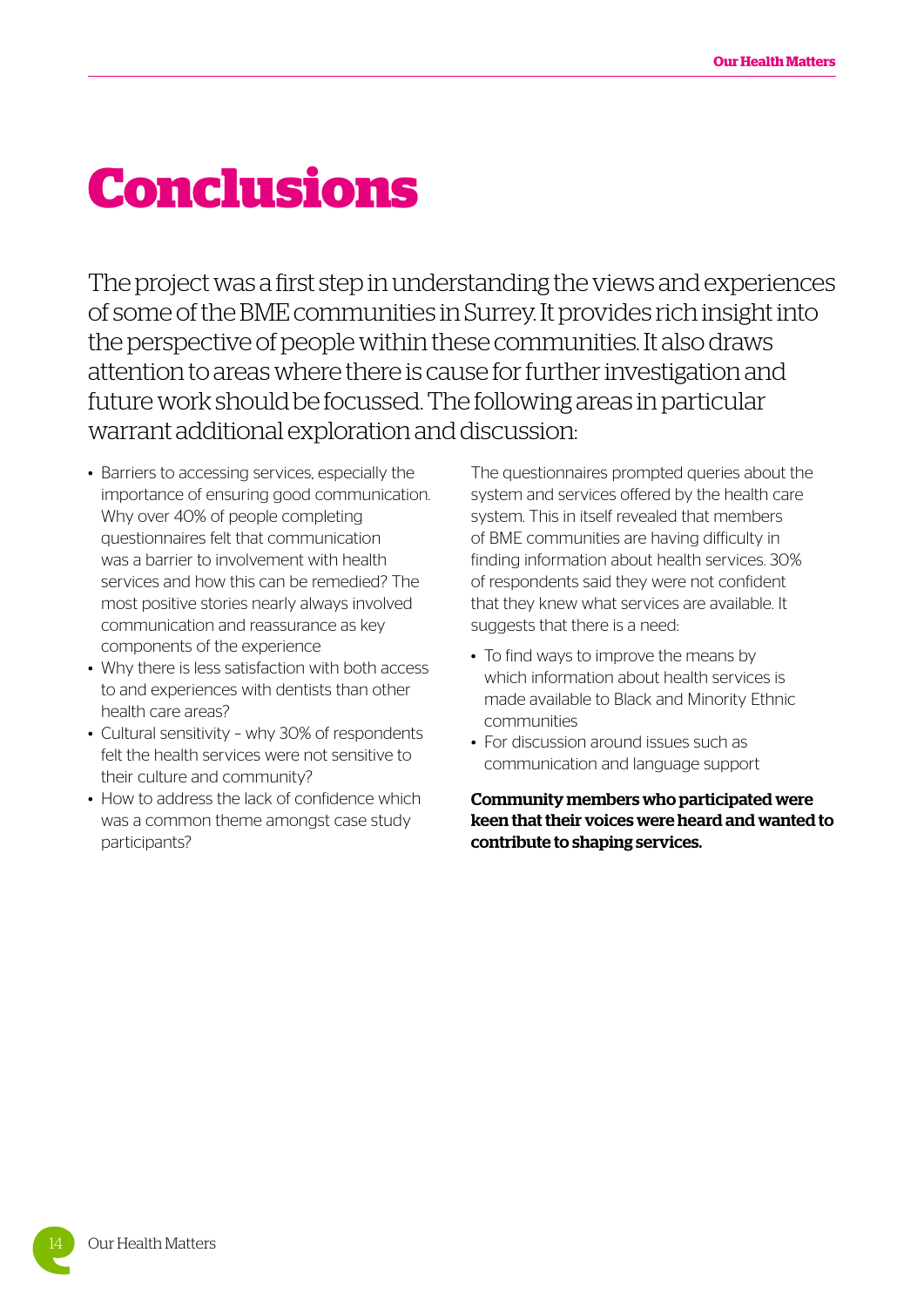# **Next Steps**

#### Healthwatch Surrey will be raising awareness of the findings with the following individuals, groups and organisations:

#### Members of the Health & Wellbeing Board County and Borough Councillors

#### Commissioners of services:

- Surrey County Council
- Clinical Commissioning Groups
- NHS England

#### Providers of services:

- South East Coast Ambulance Service NHS Trust
- NHS Hospital Trusts
- Surrey and Borders Partnership NHS Foundation Trust
- Community Care Providers
- GP Surgeries
- Pharmacies
- Independent Providers

This evidence base of views and experiences provides a firm footing from which Healthwatch Surrey and the community of Surrey can champion the voice of BME communities in the forums and meetings it is involved with.

On-going application of the report will be the responsibility of the BME Engagement Group hosted by Healthwatch Surrey.

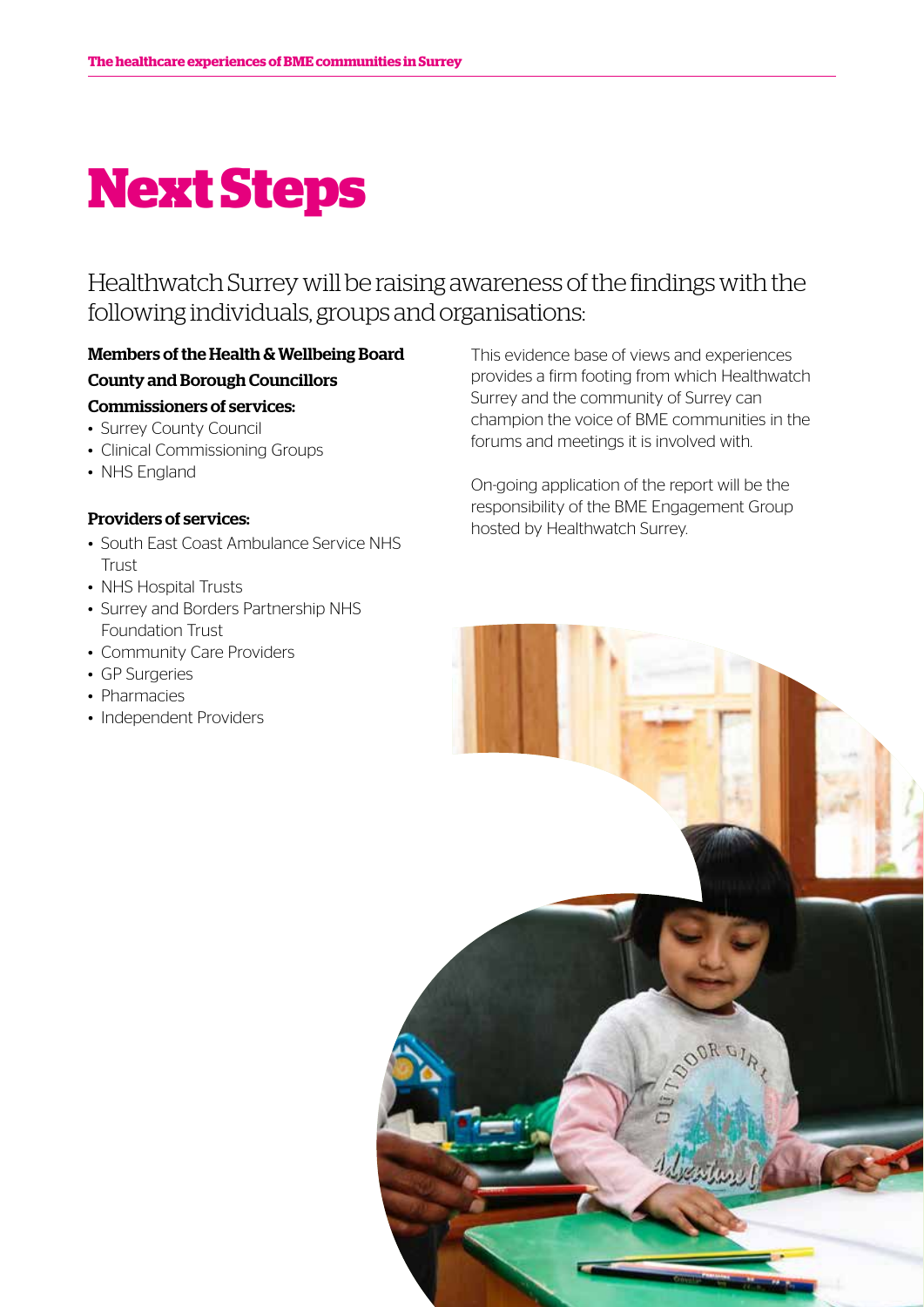### **Contacting Healthwatch Surrey**

People can contact Healthwatch Surrey about any concern, experience, issue or feedback they wish to share about a health or social care service in Surrey.

Telephone: **0303 303 0023** (local rate number) Text (SMS): 07592 787533 Text Relay: 18001 0303 303 0023 Email: [enquiries@healthwatchsurrey.co.uk](mailto:enquiries@healthwatchsurrey.co.uk) Website: <www.healthwatchsurrey.co.uk>

Or pop into any of the Citizens Advice Bureaux in Surrey. A list of the Citizens Advice Bureaux in Surrey is available on the Healthwatch Surrey website.

Healthwatch Surrey also provide a free independant complaints advocacy service. If you would like to use this service please contact us using the details above

A comprehensive list of other advocacy support services in Surrey, including mental health advocacy, can be found on the Surrey County Council website.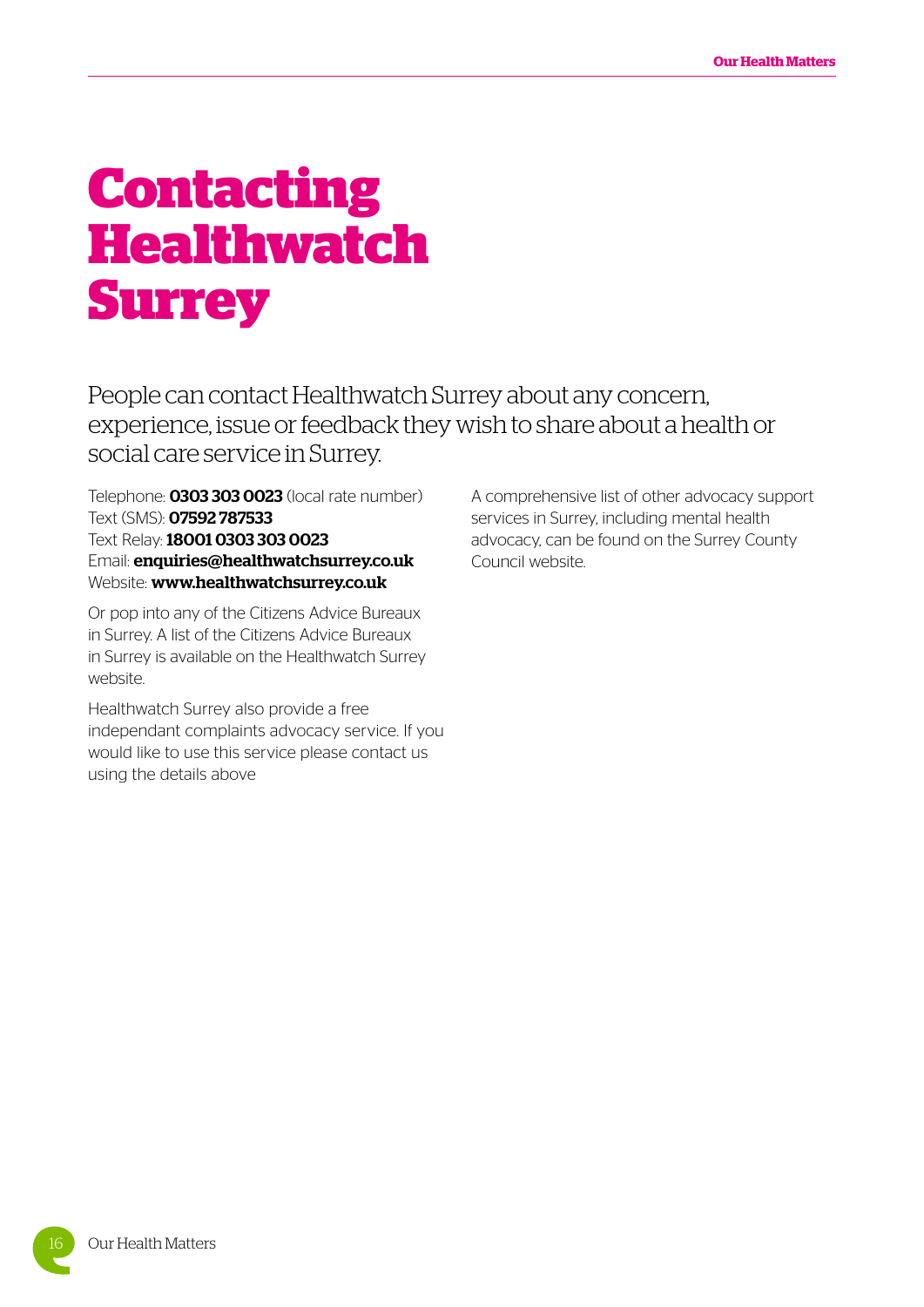# **Surrey Minority Ethnic Forum**



SMEF is a community organisation with registered charity and company status. It has a membership of 52 grass root ethnic minority community and voluntary groups in Surrey and its bordering areas. SMEF is the voice of the ethnic minority communities of Surrey and acts as a conduit for their participation in all aspects of citizenship.

SMEF's vision is of an engaged and active Black and Minority Ethnic community working in partnership with local organisations for the benefit of all Surrey's communities. It is SMEF's intention to facilitate an ongoing dialogue with service providers so that any inequalities are addressed and people feel able and valued and are in a position to contribute to the general benefit of all.

We would like to thank our member groups who took part in the project by disseminating Healthwatch information and generously sharing their views and experiences with us and also Yangchhen Yeshi for conducting the research.

In the course of the research SMEF contacted and distributed leaflets at 20 Black and Minority ethnic events, meetings and ESOL classes. Language support was provided and Healthwatch cards were translated into Nepali and Urdu.

#### Events and meetings included:

- Dementia Awareness Events
- African Voices volunteer induction and training sessions
- Working British Gurkha Veterans Society
- Amandmilan Social Event
- Friendship Group meeting of Guildford Nepali Community
- Gurkha Sunrise sports club
- Chinese Association Woking
- Management Committee Induction training for SMEF members
- LIAISE
- 6 ESOL classes
- Shifa
- Gurkha Cup
- Nepali Cancer Ambassadors meetings
- Nepali Diabetes Support Group
- International Women's Group meetings
- Asian supermarkets
- Taxi ranks
- Neighbourhood Advice Centre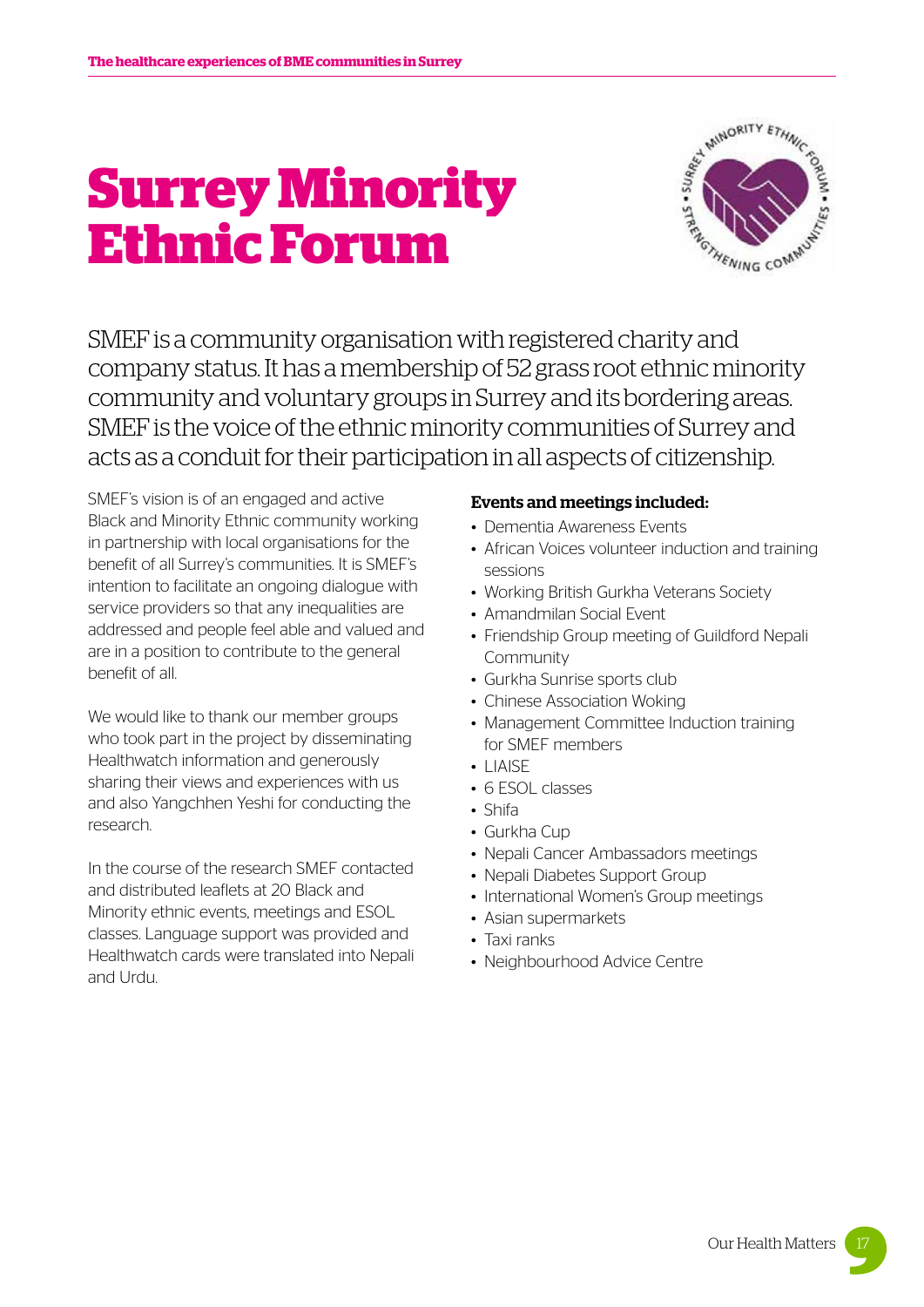### **References**

1. ONS, Census 2011. Surreyi. [http://www.surreyi.gov.uk/GroupPage.](http://www.surreyi.gov.uk/GroupPage.aspx?GroupID=55&cookieCheck=true.) [aspx?GroupID=55&cookieCheck=true.](http://www.surreyi.gov.uk/GroupPage.aspx?GroupID=55&cookieCheck=true.) Surrey-i. [Online] [http://www.surreyi.gov.](http://www.surreyi.gov.uk) [uk](http://www.surreyi.gov.uk).

2. Association of Public Health Observatories. Ethnic Minority Health. [http://](http://www.apho.org.uk/resource/view.aspx?RID=78571.) [www.apho.org.uk/resource/view.aspx?RID=78571.](http://www.apho.org.uk/resource/view.aspx?RID=78571.) Public Health England. [Online]

3. Department of Health.<https://www.gov.uk/government/publications/nhs>patient-experience-framework. <www.gov.uk>. [Online]

4. [https://www.gov.uk/government/news/](https://www.gov.uk/government/news)a-framework-for-nhs-patientexperience. <www.gov.uk>. [Online]

**5.** Government Equalities Office and Department for Culture, Media & Sport. <https://www.gov.uk/equality>-act-2010-guidance. <www.gov.uk>. [Online] Feb 27, 2013.

6. Department of Health. Report on the self reported experiences of patients from black and minority ethnic groups. [https://www.gov.uk/government/](https://www.gov.uk/government).../ [BME-report-June-09-FINAL3.pdf.](BME-report-June-09-FINAL3.pdf) [Online] June 2009.

7. Health and Social Care Information Centre. [http://www.hscic.gov.uk/pubs/](http://www.hscic.gov.uk/pubs/hse04ethnic) [hse04ethnic.](http://www.hscic.gov.uk/pubs/hse04ethnic) [www.hscic.gov.uk.](www.hscic.gov.uk) [Online]

8. NHS National Cancer Equality Initiative. Patient Experience by Equality Group. [www.screening.nhs.uk/getdata.php?](www.screening.nhs.uk/getdata.php)id=14470. <www.screening.nhs.uk>. [Online]

9. JSNA Surrey: Ethnicity Chapter. [http://www.surreyi.gov.uk/ViewPage1.](http://www.surreyi.gov.uk/ViewPage1.aspx?C=resource&ResourceID=681&cookieCheck=true.) [aspx?C=resource&ResourceID=681&cookieCheck=true.](http://www.surreyi.gov.uk/ViewPage1.aspx?C=resource&ResourceID=681&cookieCheck=true.) Surreyi JSNA . [Online] 2011.

10. Parliamentary Office of Science and Technology. [www.parliament.uk/](www.parliament.uk/documents/post/postpn276.pdf) [documents/post/postpn276.pdf.](www.parliament.uk/documents/post/postpn276.pdf) <www.parliament.uk>. [Online] 2007.

11. King's Fund. [http://www.kingsfund.org.uk/sites/files/kf/field/field\\_publication\\_](http://www.kingsfund.org.uk/sites/files/kf/field/field_publication_file/access-to-health-care-minority-ethnic-groups-briefing-kings-fund-february-2006.pdf) [file/access-to-health-care-minority-ethnic-groups-briefing-kings-fund](http://www.kingsfund.org.uk/sites/files/kf/field/field_publication_file/access-to-health-care-minority-ethnic-groups-briefing-kings-fund-february-2006.pdf)[february-2006.pdf.](http://www.kingsfund.org.uk/sites/files/kf/field/field_publication_file/access-to-health-care-minority-ethnic-groups-briefing-kings-fund-february-2006.pdf) <www.kingsfund.org.uk>. [Online] 2006

## **Appendices.**

#### Appendices are available for download on the Healthwatch Surrey website.

Appendix 1 Ethnic groups in Surrey, Census 2011.

**Appendix 2** Methodology

**Appendix 3** Case Studies